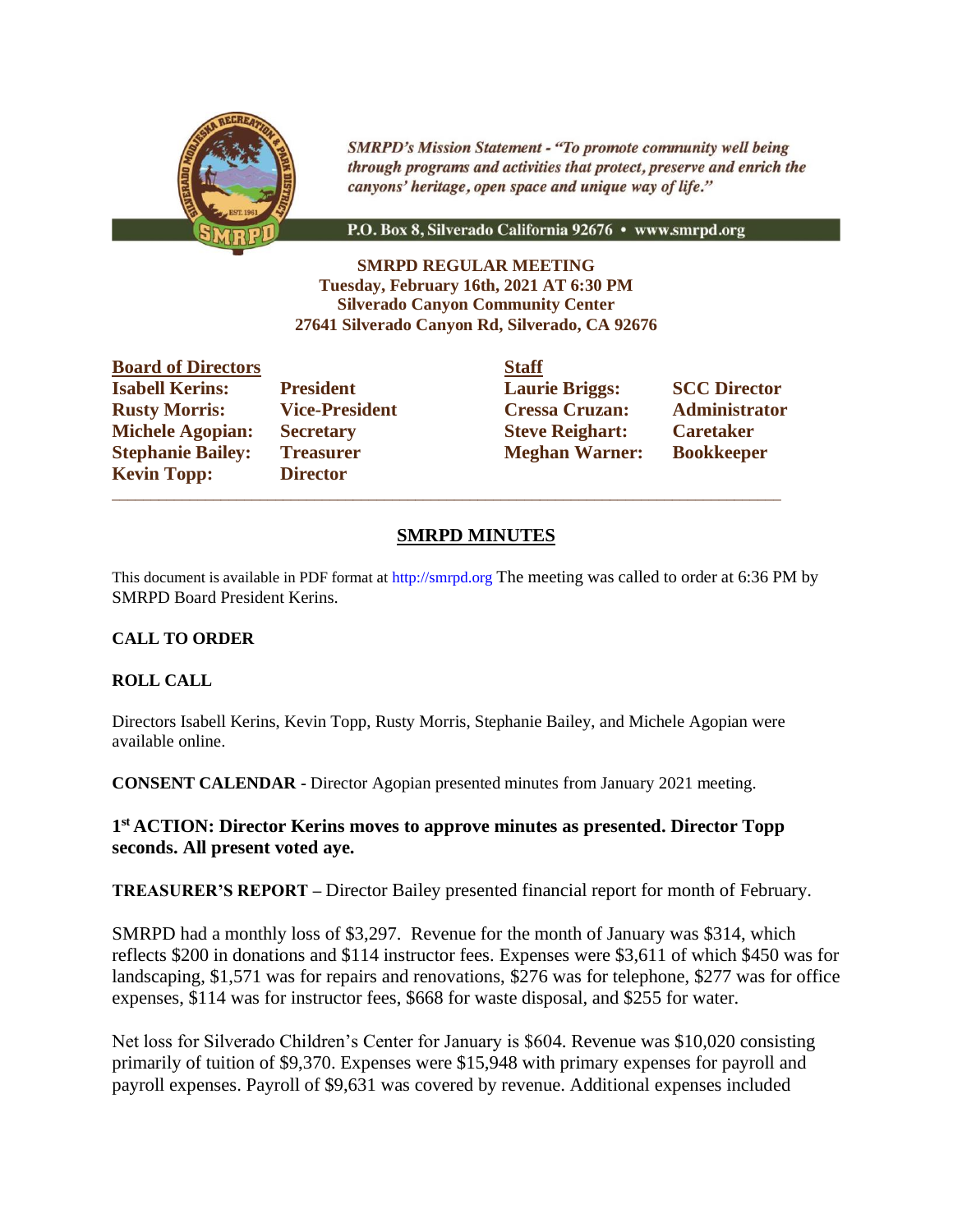worker's comp, repairs, and maintenance for three months, and extra janitorial due to COVID requirements.

#### **FINANCE COMMITTEE**

**2 nd ACTION: Director Kerins moves to approve financials as presented. Director Morris seconds. All present voted aye.** 

**3 RD ACTION: Director Kerins makes a motion to approve Resolution to remove previous Directors from bank account. Director Topp seconds. All present voted aye.** 

# **OTHER DISTRICT BUSINESS FACILITIES**

No updates on USDA Grant opportunity.

Per Director Kerins Flee market will be held on 2/27 – selling items from donation center to raise funds for those affected by the Bond Fire.

Per Director Topp – Patches with the SMRPD logo for thank you for Team Rubicon should be made soon. Issue on timing of fabrication due to COVID restrictions.

Tucker Wildlife Sanctuary Update – Ad Hoc Committee created by Director Kerins. Financials provided by San Fernando Valley Audubon Society and reviewed by Director Kerins. It was recommended that an agreement be discussed, insurance can be in place immediately per Capri, budget wise – property would break even and assist SMRPD to increase programing opportunities. There are 12 acres total at Tucker. Inside the Outdoors is interested in doing programing at the site. SCC can also be included. Weddings can be held here. Non-profit would be established for Tucker to assist with funding.

### **4th ACTION: Director Topp makes motion to pursue this agreement and acquisition, if possible. Director Morris seconds. All present voted aye.**

Senior Lunch Bunch – Director Topp to post job description to fill position recently vacated.

SMRPD Handbook Update – Director Morris advised fellow Directors that revisions are being made to the SMRPD Handbook. Director Kerins shared that one of the revisions is that the Silverado Children's Center should be able to make facilities repair for up to \$5,000, similar to SMRPD requirements, without having to come to the SMRPD board as long as Children's Center Oversight Committee approves. This update will primarily be for maintenance and repairs, particularly in times of emergency. Betsey Martyn, attorney, to review. Once finalized will send out to board for review prior to next meeting.

Brown Act Update – Director Kerins to send out Brown Act revisions regarding update on Social Media guidelines.

Canyon Coalition Update – No updates

# **SILVERADO CHILDREN'S CENTER (SCC) OVERSIGHT COMMITTEE**

Director Kerins reported there is currently \$7,282 in checking account and \$12,897 in savings account. She presented an analysis of where the SCC was in January through first half of February and where they are today to show a comparison of COVID status. In February there were a total of 27 children, prior to COVID we had 49. There were 24 students during the month of January. The SCC has increased the full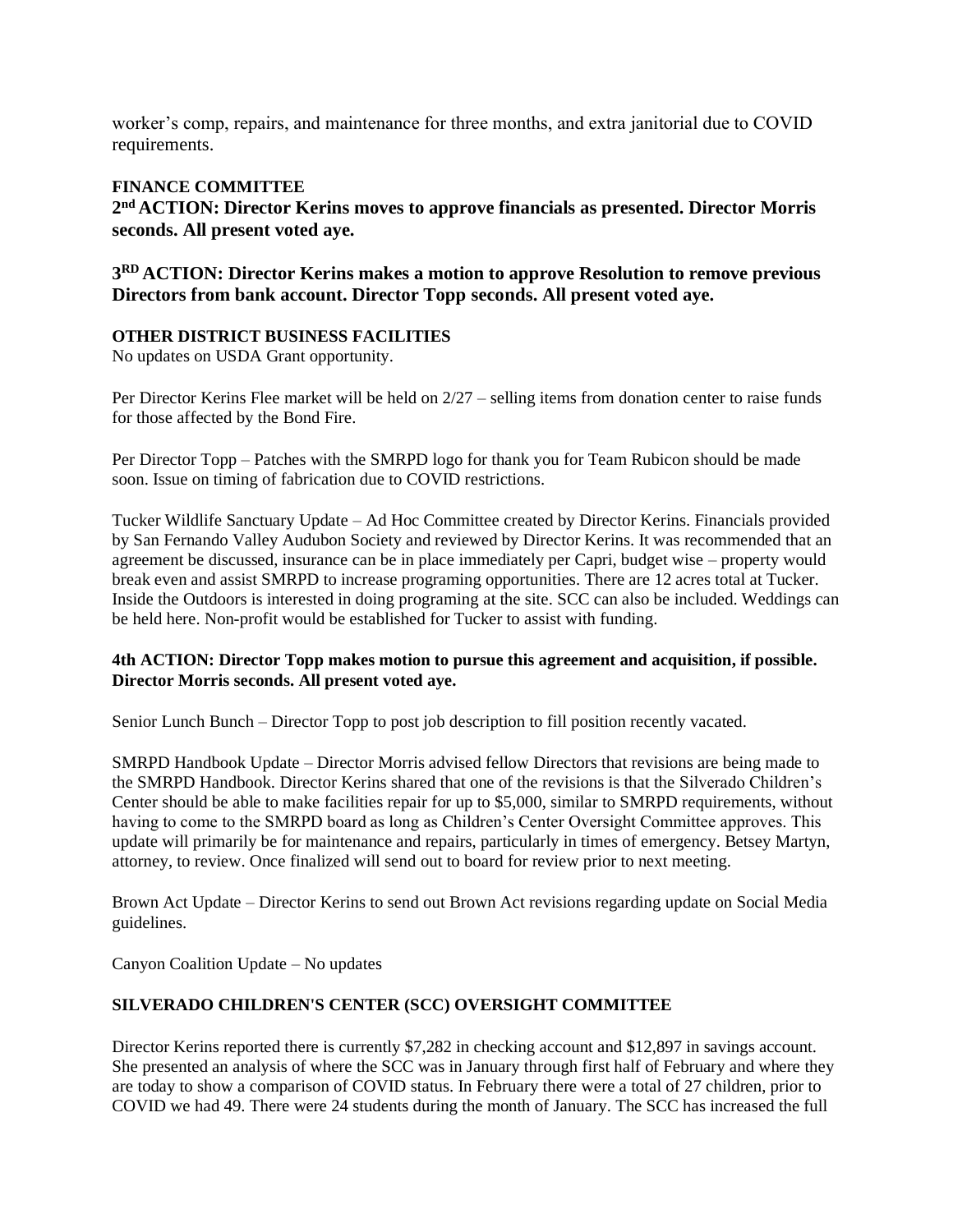time equivalent by 1.05 equating to one additional full time student. At this time SCC is opened on a parttime basis per needs of students and their families. It was found that during COVID many families prefer to have children on part-time basis. Hours of operation are 8:30 AM– 3:00 PM.

It was further reported that SCC facilities updated the animal pen and enclosure due to recent mountain lion attacks. We wanted to make sure there was better protection for the animals. More work may need to be done on the roof. Family participation has been established to repair the hill at the center of the facility. Repairs pursuant to OC Parks inspection are ongoing and should be complete by end of the month, with exception of the parking lot. Winter registration is continuing and there are many tours being scheduled.

The Friends of the Silverado Children's Center 501c3 is just about done and awaiting input from attorney. Registration for upcoming year 2021- 2022 will begin in April, tuition will remain as is in order to grow the program.

# **FACILITIES/SAFETY/MAINTENANCE COMMITTEE – Director Topp**

Per Director Topp minutes were filed with Capri. Since facilities have been closed due to COVID there is not much happening. Trees will be pruned on 2/22.

**RECREATION COMMITTEE –** No report given.

### **FUNDRAISING COMMITTEE**

Director Kerins stated there will be a flee market on 2/27 and Rattle Snake Aversion training on 3/14. She requested assistance. Director Agopian to oversee afternoon shift from 1:00 – 5:00 PM, Director Morris to oversee morning shift from 8:00 AM – 1:00 PM. Director Kerins to coordinate correspondence and sign-ups. Sign-up opportunities will be made available soon.

#### **COMMUNITICATIONS COMMITTEE**

Director Topp to post Flee Market and Rattle Snake Aversion information, as well as post for Senior Food program coordinator.

#### **OPEN SPACE**

Director Topp investigated fencing options for Modjeska Community Park in order to create an enclosed park. He is looking to receive a quote on fencing with a few gates, as well as grass for the whole park and expects it to be costly. Could be chain link 4' high option. Residents have been requesting Modjeska Park be enclosed.

CARPD  $2<sup>nd</sup>$  VICE PRESIDENT REQUEST – Call for candidates. Position to be filled by appointment, nominations will close on Friday, March 26<sup>th</sup>, any representative of member agencies are able to apply. Appointment will be made on Tuesday, April 6<sup>th</sup>. All SMRPD Directors declined nomination request at this point, however they have until the March meeting to request support, if desired.

#### **PUBLIC COMMENTS**

Steve Reighart – Issue with public gatherings and renting facilities for public, guests would like to begin rental of facilities for events. Director Kerins responded that it is a liability for large events per insurance.